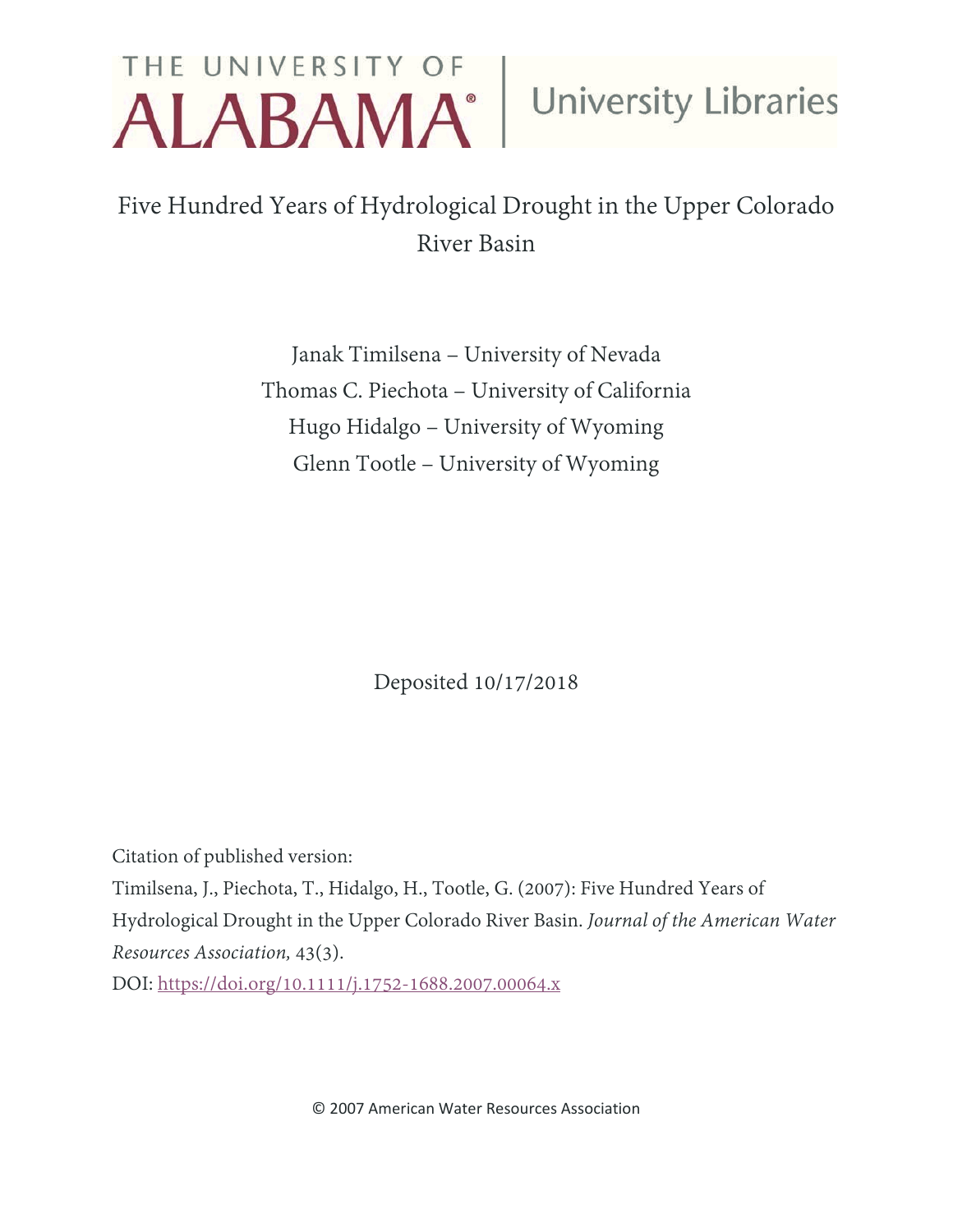

Vol. 43, No. 3 AMERICAN WATER RESOURCES ASSOCIATION June 2007

# FIVE HUNDRED YEARS OF HYDROLOGICAL DROUGHT IN THE UPPER COLORADO RIVER BASIN<sup>1</sup>

Janak Timilsena, Thomas C. Piechota, Hugo Hidalgo, and Glenn Tootle<sup>2</sup>

ABSTRACT: This article evaluates drought scenarios of the Upper Colorado River basin (UCRB) considering multiple drought variables for the past 500 years and positions the current drought in terms of the magnitude and frequency. Drought characteristics were developed considering water-year data of UCRB's streamflow, and basin-wide averages of the Palmer Hydrological Drought Index (PHDI) and the Palmer Z Index. Streamflow and drought indices were reconstructed for the last 500 years using a principal component regression model based on tree-ring data. The reconstructed streamflow showed higher variability as compared with reconstructed PHDI and reconstructed Palmer Z Index. The magnitude and severity of all droughts were obtained for the last 500 years for historical and reconstructed drought variables and ranked accordingly. The frequency of the current drought was obtained by considering two different drought frequency statistical approaches and three different methods of determining the beginning and end of the drought period (annual, 5-year moving, and ten year moving average). It was concluded that the current drought is the worst in the observed record period (1923-2004), but 6th to 14th largest in terms of magnitude and 1st to 12th considering severity in the past 500 years. Similarly, the current drought has a return period ranging from 37 to 103 years based on how the drought period was determined. It was concluded that if the 10-year moving average is used for defining the drought period, the current drought appears less severe in terms of magnitude and severity in the last 500 years compared with the results using 1- and 5-year averages.

(KEY TERMS: drought; streamflow; dendrochronology; planning; Palmer hydrological drought index; Palmer Z index; Upper Colorado River Basin.)

Timilsena, Janak, Thomas C. Piechota, Hugo Hidalgo, and Glenn Tootle, 2007. Five Hundred Years of Hydrological Drought in the Upper Colorado River Basin. Journal of the American Water Resources Association (JAWRA) 43(3):798-812. DOI: 10.1111/j.1752-1688.2007.00064.x

# INTRODUCTION

Hydrologic drought in the Colorado River Basin has been extensively studied by researchers using recorded streamflow and streamflow reconstructions from tree-ring data (e.g., Stockton and Jacoby, 1976; Meko et al., 1995; Tarboton, 1995; Hidalgo et al., 2000; Woodhouse et al., 2006). Tree-ring growth (dendrochronology) can be used to extract various hydrological and climatic signals for periods in which little or no data exist. Typically, tree-ring growth is

<sup>&</sup>lt;sup>1</sup>Paper No. J05095 of the Journal of the American Water Resources Association (JAWRA). Received July 11, 2005; accepted September 25, 2006. © 2007 American Water Resources Association.

 ${}^{2}$ Respectively (Timilsena, Piechota), Department of Civil and Environmental Engineering, University of Nevada, 4505 Maryland Parkway, Box 454015, Las Vegas, Nevada 89154-4015; Scripps Institution of Oceanography, Climate Research Division University of California, La Jolla, California 92037; and Department of Civil and Architectural Engineering, University of Wyoming, Dept. 3295, 1000 E. Univ. Ave., Laramie, Wyoming 82071 (E-Mail/Piechota: piechota@unlv.nevada.edu).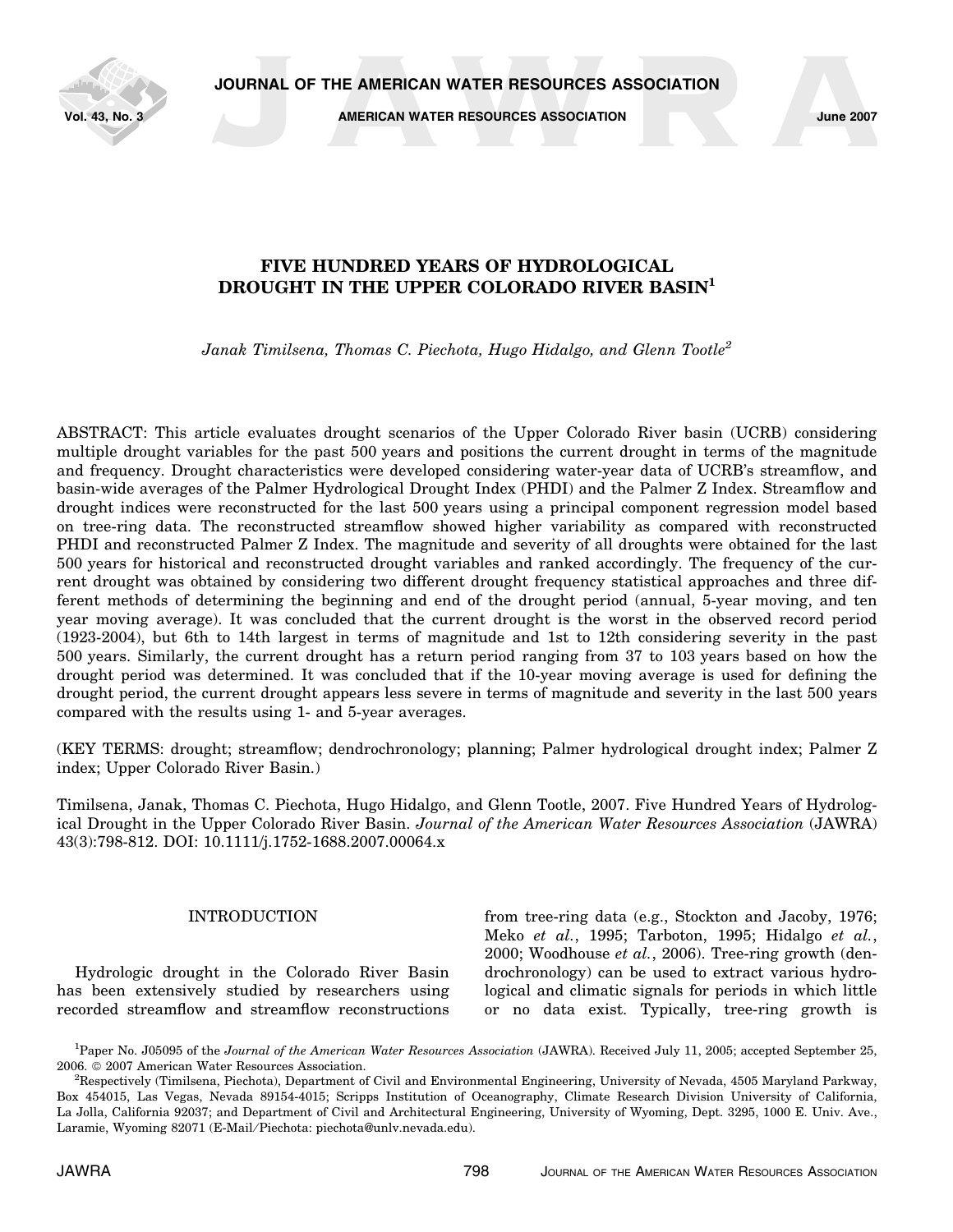represented by various tree-ring data (e.g., ring width and the wood density). These tree-ring data allow researchers to formulate yearly time series relationships with streamflow and drought indices such as the Palmer Drought Severity Index (PDSI), Palmer Hydrological Drought Severity Index (PHDI) and Palmer "Z" Index (ZNDX). The current 5-year drought has persisted since the year 2000 in the Colorado River Basin of the southwestern United States and has received much attention. Major reservoirs such as Lake Powell and Lake Mead have lowered to approximately 50% of full reservoir capacity. Therefore, it is important to evaluate the magnitude of the current drought in relation to historical droughts using tree-ring data.

There are a variety of methods available to reconstruct hydroclimatic variables from tree-ring data. Stahle et al. (1998) used moisture sensitive tree-ring chronologies to reconstruct average July PHDI for tidewater and eastern Piedmont climatic division of Virginia and northern-central coastal plain divisions of North Carolina from 1185 to 1984 AD using a multiple linear regression model. Cook et al. (1999) reconstructed gridded summer PDSI from 1700 to 1978 AD using tree-ring chronologies by using the Point by Point Regression (PPR) technique. Cook et al. (1999) defined the PPR technique as the sequential, automated fitting of a single point principle components regression model to determine the gridded pattern of PDSI. Woodhouse (2001) reconstructed the streamflow from 1703 to 1987 AD for Middle Boulder Creek in the Colorado front range using the stepwise regression method. In addition, Woodhouse (2003) reconstructed April 1 snow water equivalent (SWE) for the Gunnison river basin region in western Colorado from 1569 to 1999 AD considering tree-ring chronologies using the stepwise regression technique. Gedalof et al. (2004) reconstructed Columbia river water-year streamflow since 1750 AD considering tree-ring chronologies using a principle component regression model.

The relationships between tree ring and drought variables are typically developed through the use of principal component analysis (PCA) regression model procedures (e.g., Fritts, 1991; Hidalgo et al., 2000). In the Hidalgo et al. (2000) study, many PCA regression models corresponding to different subsets of predictors (tree-ring variables) were compared based on the cross validation standard error (CVSE), and the model with the lowest CVSE was selected to reconstruct the hydrologic variables. The improved models (lower CVSE) were composed of fewer variables than the full model (using all tree-ring variables available), and had smaller error and better fit; however, it was found that the procedure results in models that are biased towards dry periods. Using the procedures of Hidalgo et al. (2000), Piechota et al. (2004) evaluated streamflow data from two stations and a hydrologic index to determine the ranking of the current drought in the Colorado River basin.

Methods are also available for determining drought risks in terms of return period using historical and reconstructed streamflow. Tarboton (1995) assessed the risk of drought and developed drought scenarios in the southwestern U.S. based on unimpaired streamflow and tree-ring reconstructed streamflow. Frequency analysis was performed using four different methods to estimate the return period and risk associated with the different drought scenarios. Loaiciga (2005) introduced a compound renewal model for the probabilistic analysis of multiyear drought recurrence. The drought duration and interarrival time were considered to be a Poisson process. The sum of interarrival time and subsequent drought duration was defined as the renewal time.

In this article, five hydrologic parameters were reconstructed using the procedures of Hidalgo et al. (2000) for 500 year period in the UCRB: water-year (October through September) streamflow volume at two stations within the UCRB; Lee's Ferry streamflow data; and the PHDI and ZNDX for the UCRB climate divisions. Droughts were quantified and ranked considering magnitude, severity and duration. Further, frequency analysis using two different methods was performed to obtain the return period of the current drought using magnitude and duration of multiple drought variables under three different scenarios of moving averages. The first contribution of this research is the reconstruction of multiple drought variables; three streamflow stations (Cisco, Green and Lee's Ferry) and two drought indices (PHDI and ZNDX). The second contribution is characterizing the drought in terms of magnitude, severity and frequency for multiple drought variables since different variables and different methods can yield different results in terms of drought ranking and return periods. Finally, the measures of drought (magnitude, severity and frequency) were evaluated using three different procedures for determining the drought periods over the past 500 years. This study builds on the work of Piechota et al. (2004) in three main areas. First, additional hydrologic variables (Lee's Ferry and the ZNDX) were reconstructed to further evaluate the sensitivity of drought measures. Second, the sensitivity of the procedures for determining the drought period based on different length moving averages was evaluated. And third, the return periods of different drought periods were determined using two different approaches. The Piechota et al. (2004) study only evaluated the ranking of the different drought periods and did not define the return periods.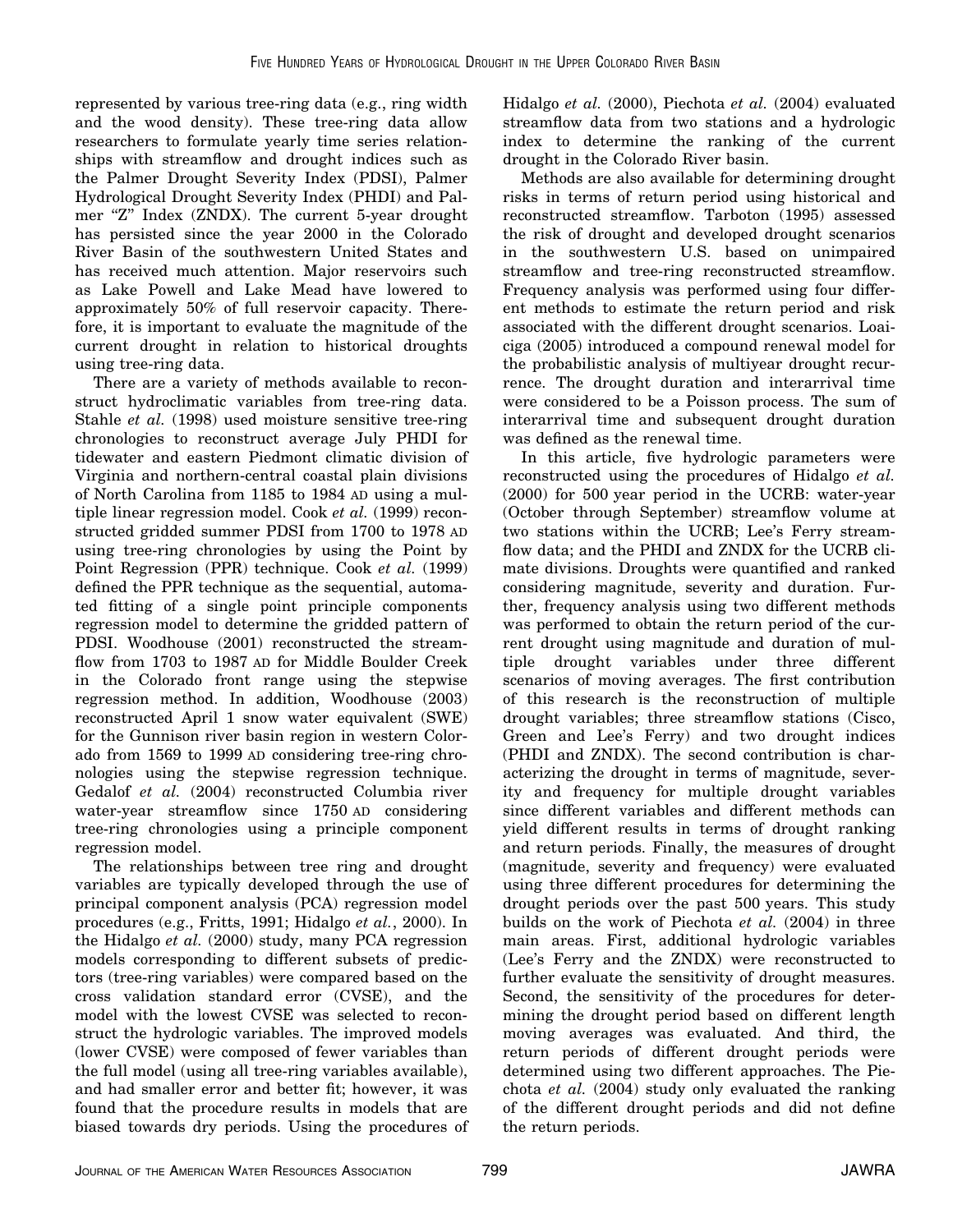## BACKGROUND DATA

# Upper Colorado River Basin (UCRB) Description

The Upper Colorado River Basin drains an area of more than 279,720 square kilometers, with major tributaries including the Green, Gunnison and San Juan rivers (Colorado River Water User's Association, CRWUA). It is the primary surface water producer for the lower Colorado River because of spring-summer snowmelt runoff. The river generates electrical power of 12.2 trillion kWh, and is the main water supply for 25 million people within the basin states and adjoining areas. More than 5,670 square kilometers of irrigated land throughout the Colorado River basin produce about 15% of the nation's crops, 13% of its livestock, and agricultural benefits of more than US\$1.5 billion a year (CRWUA). The UCRB consists of mountains, forests, agriculture, and low-density development that extends through five states and terminates at Lee's Ferry, just downstream from Glen Canyon Dam in northern Arizona. The "Law of the River" governs the amount of water supplied to each state in the Colorado River basin; however, many states, including California, depend on water surpluses (water amounts that exceed their legal allocations) to keep up with the demand of a growing population and agricultural industry.

# Streamflow Data

Average monthly streamflow data of the Colorado River near Cisco, Utah (USGS Station #09180500) and the Green River near Green river, Utah (USGS Stations #09315000) (Figure 1) were obtained in cubic feet per second from 1923 to 2004 (82 years) from the U.S. Geological Survey (USGS), NWIS web site (http:// nwis.waterdata.usgs./gov/usa/nwis/monthly). Based on the historical record, the average water-year (October through September) streamflow volume for Cisco station of the Colorado River (referred to as Cisco) and Green river station streamflow (referred to as Green) were 6.31 and  $5.05 \text{ km}^3$  respectively. The data for Cisco and the Green stations have minor diversions for agricultural and domestic water use; however, these index sites are considered to generally reflect hydrologic conditions in their respective watersheds, including snowpack and amount of water stored in reservoirs (USGS, U.S., Geological, Survey). It is also noteworthy that the changes in water demand from water users in the upper and lower Colorado River basin are not considered in this study. This is considered to be insignificant since the stations are located in the headwaters of the watershed and also changes because of the development in the upper basin are relatively minor compared with the magnitude of the flows.

The monthly flow rate was averaged for the water-year and converted to an annual volume  $(km<sup>3</sup>)$ . Similarly, reconstructed (1493-1895) and observed stream flow data (1896-1962) at Lee's Ferry station (referred to as Lee's Ferry) were obtained from the U.S Bureau of Reclamation. Because of construction of Glenn Canyon dam in 1962, the Lee's Ferry's streamflow data from 1963 was impaired. In order to get the unimpaired flow at Lee's Ferry for the period 1963-2004, a linear regression equation derived by Webb *et al.*  $(2004)$ based on sum of flow volumes of the principal rivers into Lake Powell was utilized:

$$
Q_{LF} = 1.044 Q_{in} - 0.1688
$$
 (1)

where,  $Q_{LF}$  is the annual flow volume at Lee's Ferry in million acre-feet and  $Q_{\text{in}}$  is the annual inflows to Lake Powell in million acre-feet. Although it is difficult to determine the accuracy of the Lee's Ferry streamflow record after such adjustment, this station was selected so as to compare the results of this reconstruction with the previous reconstruction by Stockton and Jacoby (1976).

# Drought Indices

The Palmer Drought Severity Index (PDSI) was originally developed by Palmer in 1965 for semiarid regions (Palmer, 1965). It is based on a weekly (or monthly) water balance for a generic, two layer soil strata. Similar to the PDSI, the PHDI and ZNDX values are dimensionless and typically vary between  $-4$  (indicating a severe shortage of water) and  $+4$  (indicating a large surplus of water). The PHDI is a hydrological index of the severity of a wet or dry period where monthly PHDI values are calculated in a similar fashion as the PDSI. However, in the PHDI calculation the criterion for the elimination of a dry spell (or wet spell) is more stringent than the PDSI. The PHDI considers a drought to have ended when the moisture deficit actually vanishes while the PDSI considers a drought to have ended when moisture conditions begin an uninterrupted rise in the index that ultimately erases the water deficit.

The ZNDX is an intermediate value in the computation of the PDSI that represents the moisture anomaly for the current period without considering antecedent conditions. The ZNDX is useful for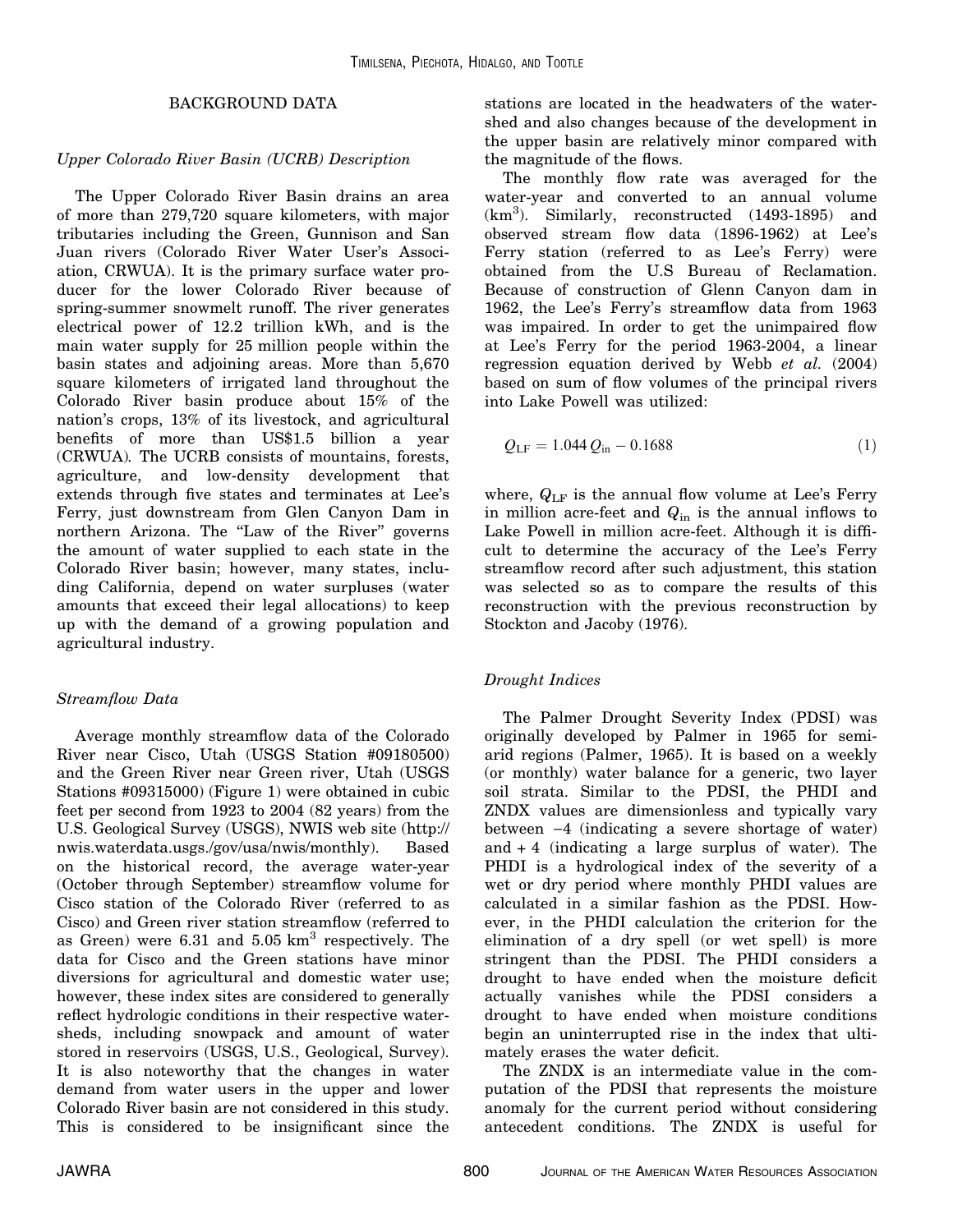

FIGURE 1. Location Map of the Upper Colorado River Basin With Tree Ring Sites (1-17) and Streamflow (Cisco, Green, and Lee's Ferry) Station Locations.

monitoring agriculture drought, as it responds quickly to changes in soil moisture values (Keyantash and Dracup, 2002) and reflects the departure of average moisture for a particular period (Heim, 2002).

The UCRB contains five climate divisions; Colorado Division-2, Wyoming Division-3, Utah Division-5, Utah Division-6 and Utah Division-7. The PHDI and ZNDX of each climate division contained in the UCRB were utilized in this study. These data were obtained from the National Climatic Data Center (NCDC) (http://www1.ncdc.noaa.gov/pub/data/cirs/) (NCDC, 2004a,b). The monthly drought indices were averaged for the water-year (October through September) for each climate division and averaged for all

five climate regions contained in the UCRB in order to find a representative water-year time series of the whole basin.

# Tree-Ring Data

The tree-ring data of 17 representative chronologies for the UCRB used for this study were selected according to Hidalgo et al. (2000) (see Figure 1). These chronologies were originally obtained from NOAA's International Tree Ring Data Bank (http://www.ngdc. noaa.gov/paleo/treering.html), and are composed of standardized chronologies representing tree growth throughout the UCRB in the states of Colorado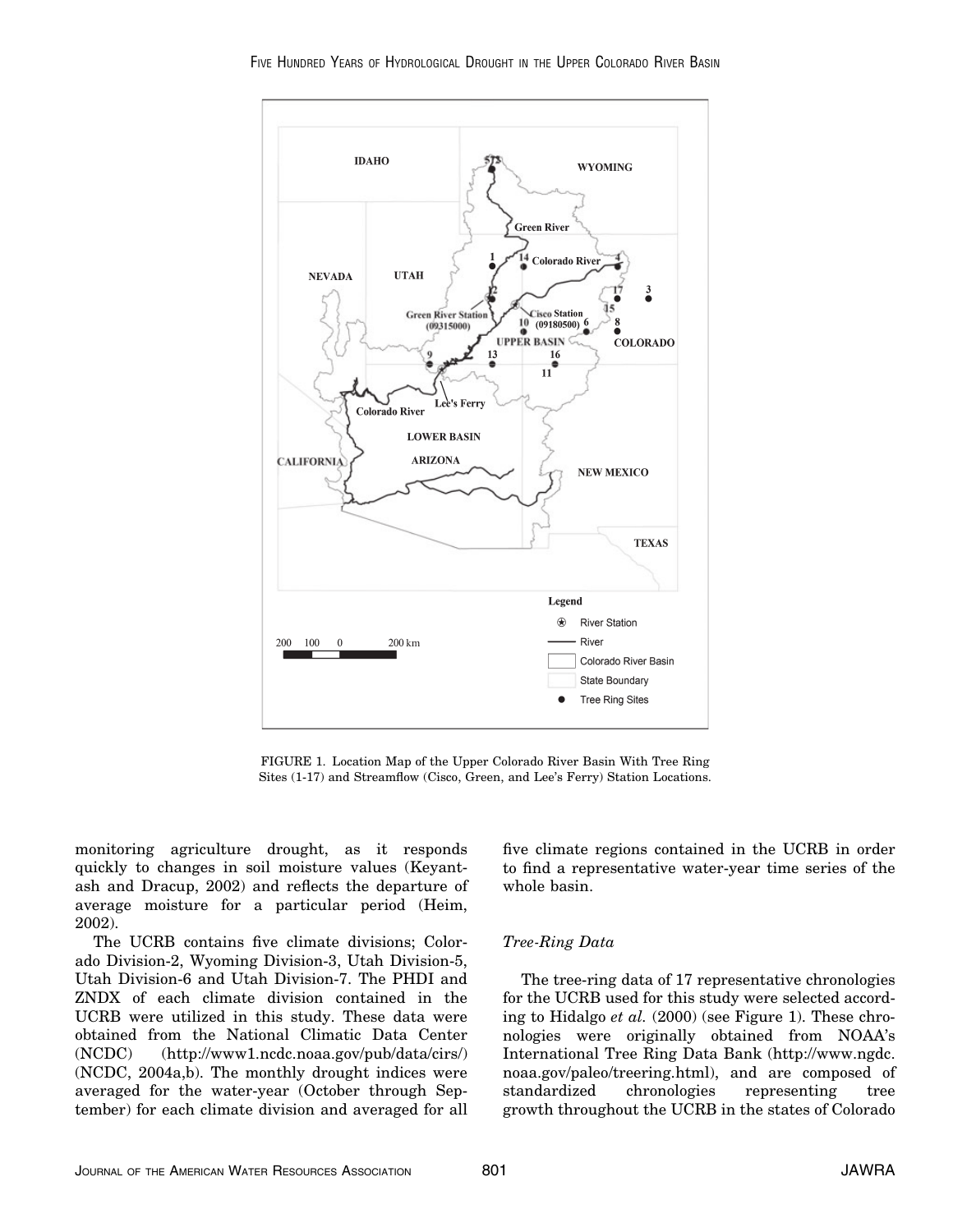| <b>Site Number</b> | <b>Site Name</b>       | Location | Year | <b>Identification Number</b> | <b>SPID</b> | Elevation (m) |
|--------------------|------------------------|----------|------|------------------------------|-------------|---------------|
|                    | Unita Mountains A      | Utah     | 1972 | 277550                       | <b>PCEN</b> | 3353          |
| $\overline{2}$     | Gros Ventre            | Wyoming  | 1972 | 316597                       | PIFL        | 2179          |
| 3                  | Chicago Creek          | Colorado | 1965 | 115549                       | <b>PSME</b> | 2835          |
| 4                  | New North Park         | Colorado | 1965 | 110549                       | <b>PSME</b> | 2469          |
| 5                  | Uhl Hill               | Wyoming  | 1972 | 318599                       | PIFL        | 2225          |
| 6                  | <b>Black Canyon</b>    | Colorado | 1965 | 117549                       | <b>PSME</b> | 2426          |
|                    | Wind River Mountains D | Wyoming  | 1972 | 283590                       | PIFL        | 2500          |
| 8                  | <b>Upper Gunnison</b>  | Colorado | 1965 | 116549                       | <b>PSME</b> | 2530          |
| 9                  | Mammoth Creek          | Utah     | 1990 | <b>MAM519</b>                | PILO        | 2590          |
| 10                 | La Sal Mountains A     | Utah     | 1972 | 285620                       | PIED        | 2323          |
| 11                 | Bobcat Canyon          | Colorado | 1972 | 61099                        | <b>PSME</b> | 2042          |
| 12                 | Nine Mile Canyon       | Utah     | 1965 | 123549                       | <b>PSME</b> | 1920          |
| 13                 | Navajo Mountain        | Utah     | 1972 | 133099                       | PIED        | 2286          |
| 14                 | Unita Mountains D      | Utah     | 1972 | 280620                       | PIED        | 2289          |
| 15                 | Eagle                  | Colorado | 1965 | 112549                       | <b>PSME</b> | 1951          |
| 16                 | Sch. Old Tree 1        | Colorado | 1964 | 640106                       | <b>PSME</b> | 2103          |
| 17                 | Eagle East             | Colorado | 1965 | 113629                       | <b>PIED</b> | 2164          |

TABLE 1. Summary of the Tree-Ring Chronologies Used in This Study.

The year column corresponds to the year when the chronology was sampled. SPID refers to tree species: PCEN, Picea engelmannii; PIFL, Pinus flexilis; PSME, Pseudotsuga menziesii; PILO, Pinus longaeva; PIED, Pinus edilus, Elev refers to elvation in meters above sea level. (from Hidalgo et al., 2000).

(eight species), Utah (six species) and Wyoming (three species). A summary of the characteristics of each chronology is presented in Table 1.

#### able (each tree-ring site) with each dependent variable (streamflow at each location or the drought indexes).

The model calibration and verification were performed using cross validation and the skill score of the CVSE. The CVSE was used by Garen (1992) to select the best predictive models and is defined as

## METHODS

### Reconstruction Method of Hydrologic Drought Variables

As noted earlier, the procedures of Hidalgo et al. (2000) were utilized in this study. Following is a summary of these procedures. Multiple reconstruction models corresponding to different subsets of predictors (tree-ring variables) were evaluated and ranked according to their cross validation standard error (CVSE). Each individual reconstruction model was based on a PCA-regression model. The PCA methodology was used to transform the linear combinations of the original variables into a new set of independent variables or PCs because the tree-ring chronologies were interrelated. After the truncation of the significant PCs, the leading PCs were included in order oneby-one in the final regression model. Each time a PC was included a *t*-test and "sign-test" were used as the criteria for retaining the added PC in the regression equation. The t-test was used to test the significance of the coefficient of the PC in the regression equation and the sign-test was passed if the algebraic signs of the regression coefficient of the PCs expressed in terms of the original variables matched the algebraic sign of the partial correlation coefficient of the original vari-

$$
\text{CVSE} = \sqrt{\frac{\sum (y_i - \hat{y}_{(i)})^2}{n - p}}
$$
 (2)

where  $y_i$  is the observed streamflow for year i.  $\hat{y}_i$  is the fitted response of the ith year computed from the fit with the *i*th observation removed,  $n$  is the number of years in the data set, and p is the number of regression coefficients.

Testing all possible combinations of subsets of treering sites would be computationally very intensive. For this reason, a procedure for selecting the subsets to be evaluated was developed. In order to find the best predictor subsets, the model first found the lowest CVSE for each predictor independently. Next, the lowest CVSE for two variables combination was found. The procedure continued adding variables one by one until the total number of variables were used. If the minimum CVSE for combinations with an added variable was larger than the previous minimum CVSE, the process was stopped and the extra variable was not included. The procedure of selecting subsets of predictors may not find the global optimum of all combinations of variables, but it gives parsimonious model that is shown to perform better than the model using all the variables (Hidalgo *et al.*, 2000).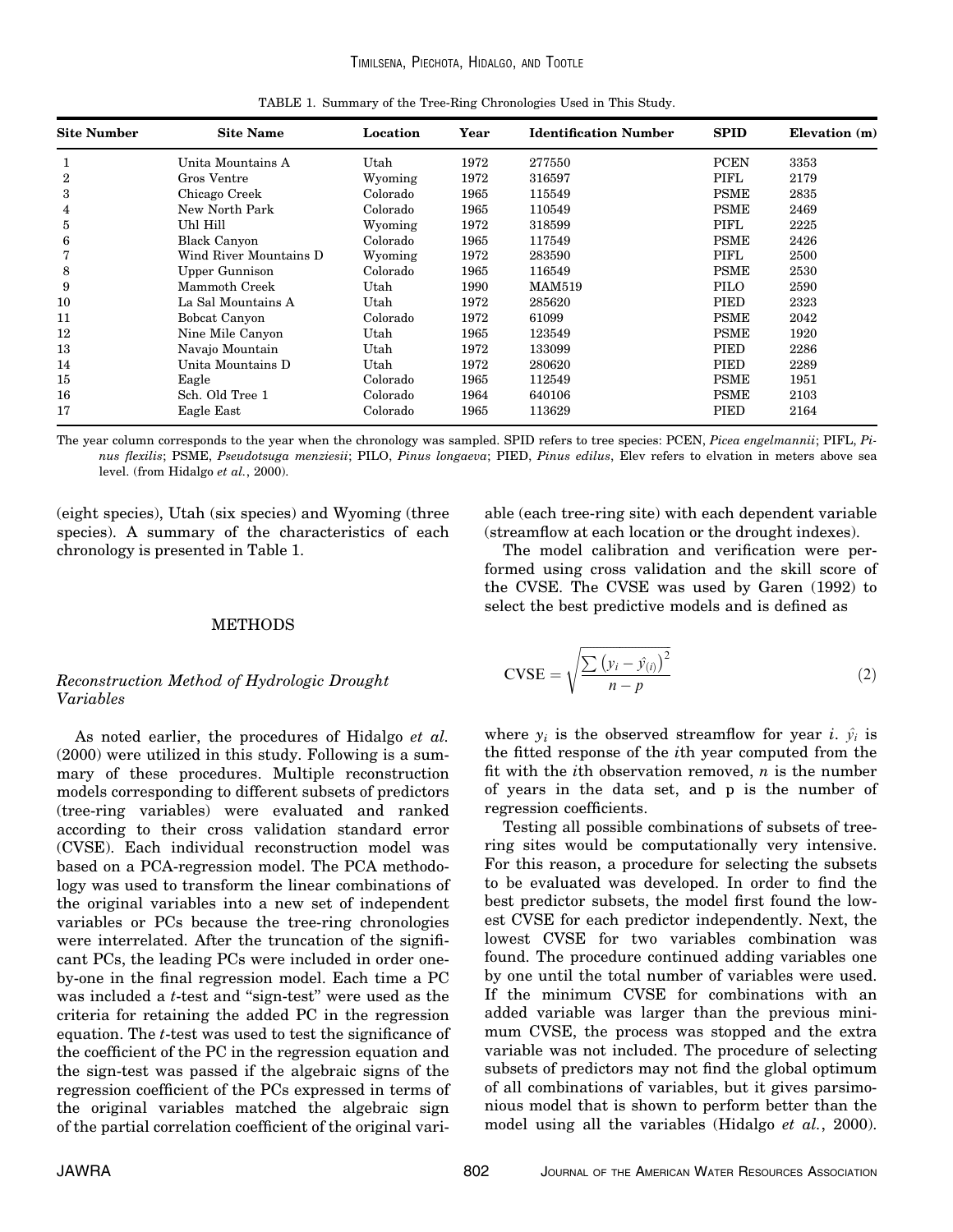For each reconstruction, more than 16,000 possible models corresponding to multiple subsets of tree-ring predictors were evaluated for each dependent variable and ranked according to CVSE. The calibration period for Cisco, Green, Lee's Ferry, PHDI, and ZNDX were 1924-62, 1924-62, 1897-1962, 1897-1962 and 1897-1962, respectively.

The skill of the model was determined using several measures. The reduction of error (RE) statistic provides a sensitive measure of reliability and contains three components: RISK, BIAS, and COVAR (Fritts, 1991), and ranges in magnitude from negative infinity (infinity error) to 1.0 (perfect estimation). RISK is always negative (ideally,  $RISK = -1$ ) and its absolute magnitude is a comparative measure of the variability of both the estimates and actual observations used in testing (Fritts, 1991). BIAS can be positive or negative and is positive if a shift in the mean of the independent sample from calibration is reproduced in the estimates (Fritts, 1991). Similarly, the COVAR term reflects the strength of the correlation between the estimated and observed data and measures the similarity of the temporal patterns in the estimates and observations (Fritts, 1991). The RE is typically obtained utilizing independent datasets to evaluate the strength of the association between observed values and reconstructed values. But in this model, the CVSE was used on calibration and verification periods to independently test the model. The RE was based on the entire period of record. Since the model is based on the minimum CVSE, the RE statistic is used to compare the performance of different drought variables. The coefficient of determination  $(R^2)$  indicates the explained variance considered by the model (Fritts, 1991).  $R^2$  indicates the fraction of variance recovered during the reconstruction from the original variance of the predictand variables.

# Drought Identification Method

Hydrologic drought is typically defined as consecutive series of years during which the average annual drought variable is continuously below some specified threshold, such as the long-term mean (Dracup et al., 1980). In this study, the long-term mean was assumed to be the threshold. Hydrologic drought was characterized by duration (years), magnitude (the cumulative deficit below the threshold for consecutive years), severity (average deficit below the thresholds) and frequency for each drought variable.

The first step in the analysis was to define periods of drought. As mentioned previously, drought was defined as the cumulative deficit relative to long-term mean. The long-term mean (threshold) was obtained first by taking the average of the adjoined historical and reconstructed data of the drought variable. Then, anomalies with respect to the long-term mean were obtained by subtracting the long-term mean from the annual value of the hydrologic variable (e.g., streamflow quantity for the year). After obtaining the anomalies of each drought variable, droughts were defined as the consecutive negative anomalies for at least 2 years. The magnitude was obtained by adding up all the anomalies during the drought. The duration was defined as the elapsed time between the first year with a negative anomaly and the last year with a negative anomaly. Lastly, the severity was obtained by dividing the drought magnitude by the drought duration. This analysis is termed Drought Identification Method "1."

The procedure summarized above prevents the identification of a drought period that may have a year(s) with a positive anomaly. To investigate the occurrence of longer term droughts that may have one or more positive anomaly years in the period, a procedure (Drought Identification Method ''5'') was developed where the drought period was determined based on the moving average of the hydrologic variable. In this procedure, the 5-year moving average was first determined for the anomaly of the hydrologic variable. Then, the beginning of the drought was identified as the year when the 5-year moving average was negative and the end of the drought was identified when the 5-year moving average returned to a positive value. This defined the drought duration. Using this defined period of drought based on the moving average, the magnitude was obtained by adding up all the annual anomalies during the drought. Similar to the earlier analysis using annual data, the severity was obtained by dividing the drought magnitude by the drought duration. This same procedure was repeated for the case where the 10-year moving average was used as a basis for determining the drought period (Drought Identification Method "10"). Figure 2 illustrates the differences between the drought identification methods for the Cisco streamflow station and for a severe drought in the late 1500s. In addition, the drought duration is noted and the corresponding annual anomalies used to compute the drought magnitude are shown.

# Drought Frequency

The determination of the frequency of droughts was considered using two different approaches: (1) ranking approach; and (2) renewal method considering magnitude and duration simultaneously. A brief description of the approaches is provided below.

In the ranking approach, the droughts were ranked according to the magnitude. Then, the corres-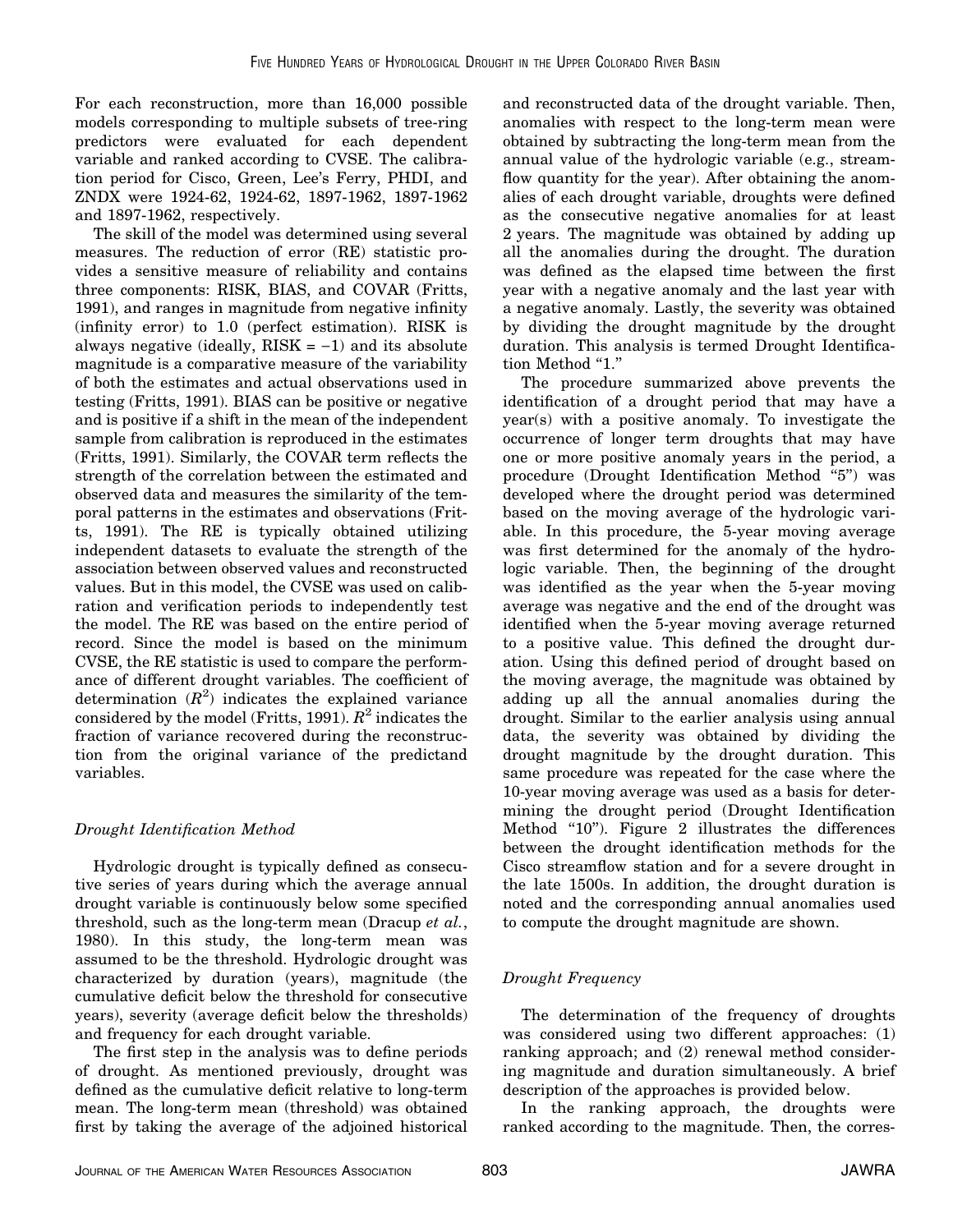

FIGURE 2. Adjusted Reconstructed Cisco Station Streamflow for the Most Severe Drought (end of 15th century) Identification: (a) Annual Water-Year; (b) 5 Year Moving Average; (c) 10 Year Moving Average Streamflow; (d) Drought Duration and Corresponding Annual Anomalies Defined by the Drought Identification Method "1"; (e) Drought Duration and Corresponding Annual Anomalies Defined by the Drought Identification Method ''5'' ; (f) Drought Duration and Corresponding Annual Anomalies Defined by the Drought Identification Method ''10''. Streamflow is shown in solid line; dashed horizontal line in (a), (b), and (c) represents the long-term water-year mean; horizontal straight line in (d), (e), and (f) represents the long-term water-year mean; and vertical bar represents annual anomalies.

ponding probability  $(p)$  and return period  $(R)$  were determined based on the Weibull distribution:

$$
p = \frac{m}{(N+1)}
$$
\n(3)

$$
R = \frac{1}{P} \tag{4}
$$

where  $m$  is a rank (largest drought receiving rank 1) and N is the total number of years of data.

The second approach was a compound renewal approach (Loaiciga, 2005) considering both magnitude and duration. The current drought magnitude and duration were considered as a threshold. Droughts of higher or equal to the current drought in terms of magnitude and duration simultaneously were only considered to obtain the average drought duration and average interarrival time of droughts. The expec-

ted value of the renewal time  $(\overline{R})$  is equal to the sum of expected value of duration  $(D)$  and the expected value of interarrival time  $(T)$ , or

$$
\bar{R} = \theta + \frac{1}{a_1} + \frac{1}{a_2} \tag{5}
$$

where, the shape parameters are

$$
a_1 = \frac{1}{(\bar{D} - \theta)}\tag{6}
$$

$$
a_2 = \frac{1}{\overline{T}}\tag{7}
$$

and the parameters  $\overline{D}$  and  $\overline{T}$  are the respective sample average of drought duration  $(\bar{D})$  and the sample average of interarrival time  $(\bar{T})$  considering all the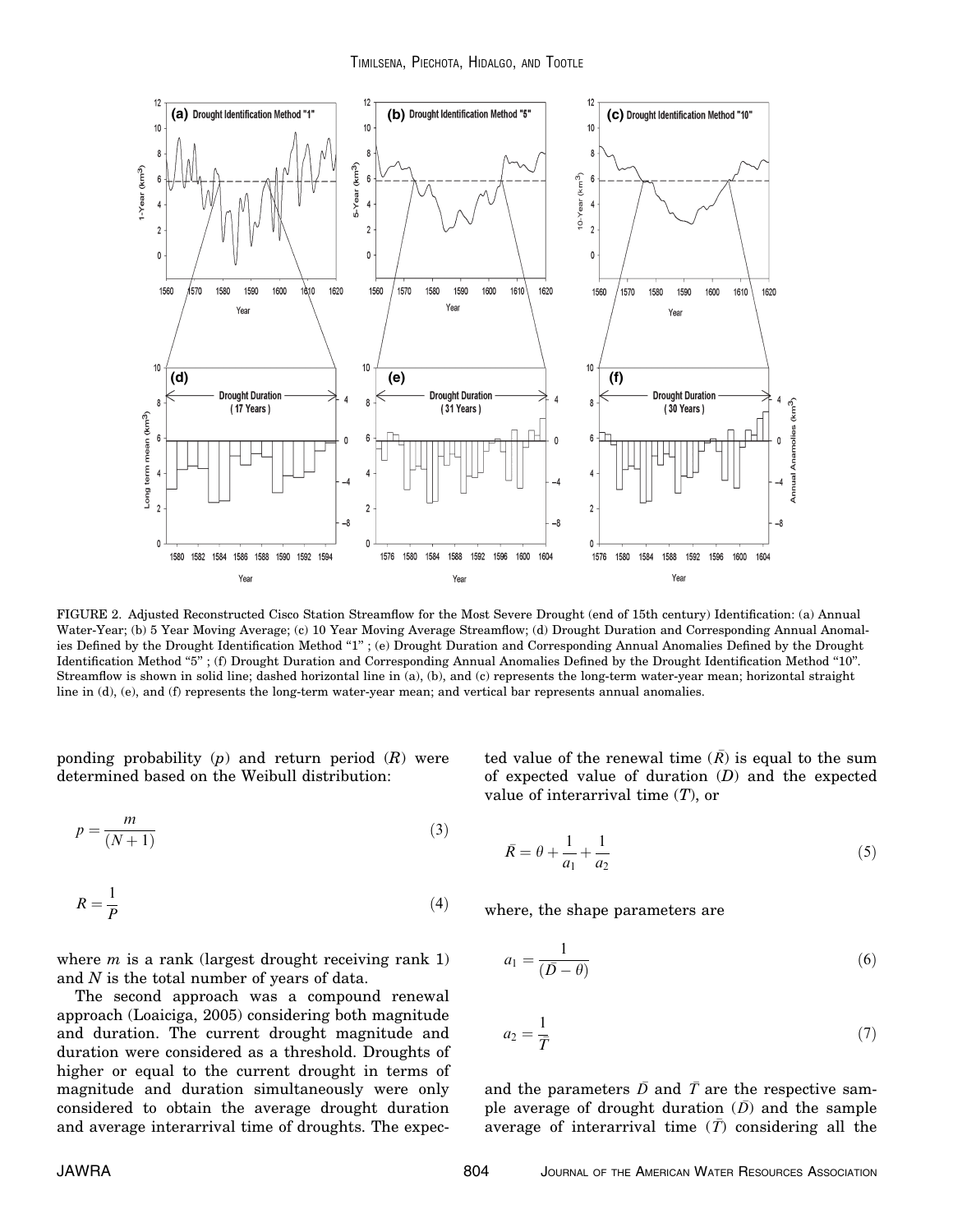droughts of the past 500 years, which are at least equal or greater than the current drought magnitude and duration simultaneously. The threshold  $\theta$ , is the current drought duration in this analysis.

#### RESULTS

### Reconstruction of Hydrologic Variables

Table 2 presents a summary of the common reconstruction performance statistics. For reconstruction of the Cisco, Green, and Lee's Ferry, RE values were 0.97, 0.98, and 0.98, and the coefficient of determination  $(R^2)$  values were 0.72, 0.74, and 0.82, respectively. Similarly for the PHDI, RE and  $R^2$ -value were 0.69 and 0.69, respectively. Lastly, the RE and  $R^2$ values for the Palmer Z index were 0.57 and 0.57, respectively. The summary of statistics shown in Table 2 indicates a good relationship between the hydrologic variables and the tree-ring data, with streamflow having the strongest relationship with the tree-ring data. The  $R^2$ -values were less in the case of PHDI and ZNDX as compared with streamflows.

TABLE 2. Performance Statistics and Error Characteristics of the Reconstructions Models for Multiple Drought Variables.

| Performance<br><b>Statistics</b> | <b>Cisco</b> |      | Green Lee's Ferry PHDI |      | ZNX  |
|----------------------------------|--------------|------|------------------------|------|------|
| $R^2$                            | 0.72         | 0.74 | 0.82                   | 0.69 | 0.57 |
| $CVSE(km^3/yr)$                  | 0.19         | 0.14 | 2.34                   | 0.15 | 0.07 |

 $R<sup>2</sup>$  is the coefficient of determination. CVSE is the cross-validation standard error in  $km^3$ /water-year for streamflow and units/ water-year for PHDI and ZNDX.

The difference in variability between the observed and reconstructed drought variables made it difficult to adjoin the two time series. In order to get a closer match, the reconstructions with the observations, the reconstructed drought variables were rescaled to the observed variance using the following equation:

$$
\hat{x}_i^* = \left(\frac{\hat{x}_i - \hat{x}}{\hat{\sigma}}\right)\sigma + \hat{x}
$$
\n(8)

where,  $\hat{x_i}$  is the original reconstructed variable,  $\hat{\bar{x}}$  and  $\hat{\sigma}$  are the reconstructed mean and standard deviation,  $\sigma$  is the historical (observed) standard deviation, and  $\hat{x}_i^*$  is the adjusted reconstructed variable. This adjustment was performed for all the reconstructed five drought variables. Equation (8) was utilized to statistically improve the reconstructed data in terms of variance based on the observed variance before adjoining two time series (i.e., reconstructed and observed). Though with this equation, the variance of the reconstructed data was improved, there are other factors associated with the tree growth such as detrending, autocorrelation and biological effects which have not been addressed in this analysis. Further analysis of the magnitude and frequency was performed based on the rescaled (adjusted) reconstructed values and historical (observed) drought variables.

For the drought identification and frequency analysis, the time series water-year data of five drought variables (Cisco, Green, Lee's Ferry, PHDI, and ZNDX) from 1493 to 2004 were used. In order to obtain Cisco and Green water-year time series from 1493 to 2004, adjusted (as noted above) reconstructed data series (1493-1922) were combined with observed historical data series (1923-2004). Similarly, Lee's Ferry water-year time series from 1493 to 2004 was obtained by combining adjusted reconstructed data (1493-1895), observed unimpaired data (1896-1962) and regressed data (1963-2004). PHDI and ZNDX water-year time series from 1493-2004 were obtained by adjoining respective adjusted reconstructed data (1493-1895) and observed historical data (1896-2004).

# Drought Identification

The available historical and adjusted reconstructed data from 1493-2004 of five different drought variables (Cisco station streamflow, Green River streamflow, Lee's Ferry streamflow, PHDI and ZNDX) were used to characterize droughts using the three different methods for drought identification. In Figure 3, it is noteworthy that the long-term mean of the PHDI and ZNDX are negative. This is consistent with Tarboton (1995), who observed that the observed mean was higher (wet) than the reconstructed mean for drought variables. Since the Palmer drought indexes were developed to interpret 20th Century variations; the negative mean suggests that the period of 1500s through the 1800s was much drier than the historical record from the early 1900s. Although the observational period presents one of the wettest period on record and therefore the reconstructed mean of the Palmer indexes would tend to be negative, it is known also that tree-ring chronologies from this region generally tend to present a bias towards the dry periods since tree-ring growth is more responsive to hot-dry than cool-moist extreme conditions (Hidalgo et al., 2001).

Figures 3-5 present the duration (width of bar) and magnitude (height of bar) of droughts for the three different methods (Drought Identification Methods 1,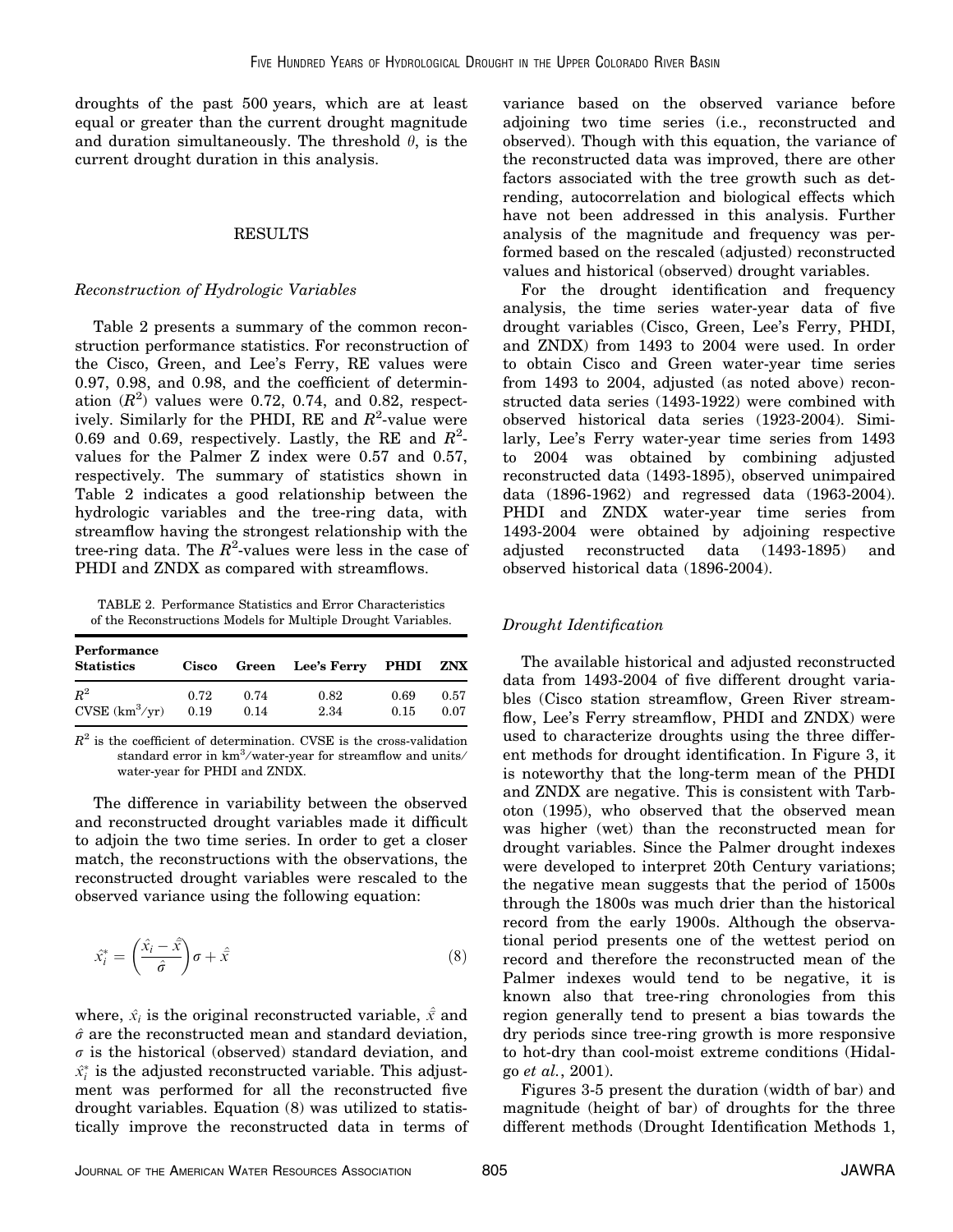

FIGURE 3. Drought Magnitude and Duration (vertical bars) for Drought Identification Method ''1'' of Adjusted Reconstructed Plus Observed Annual Water-Year Data of Multiple Drought Variables, (a) Cisco (streamflow), (b) Green (streamflow), (c) Lee's Ferry (streamflow), (d) PHDI, and (e) ZNDX. The solid line represents the annual water-year data of drought variables. The dashed horizontal line indicates the long-term water-year mean of the drought variables.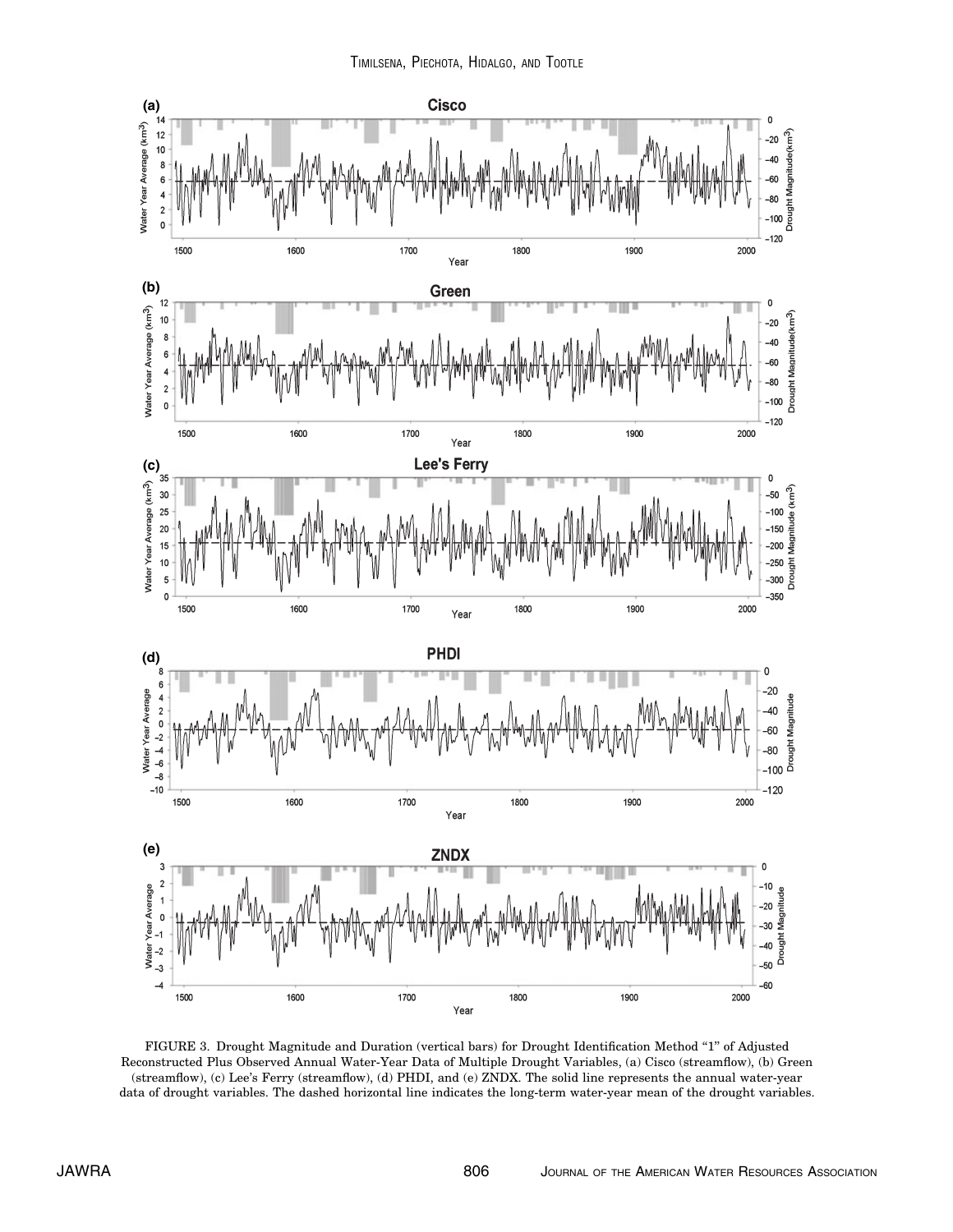

FIGURE 4. Drought Magnitude and Duration (vertical bars) for Drought Identification Method "5" of Adjusted Reconstructed Plus Observed Water-Year Data of Multiple Drought Variables, (a) Cisco (streamflow), (b) Green (streamflow), (c) Lee's Ferry (streamflow), (d) PHDI, and (e) ZNDX. The solid line represents the 5-year moving average water-year data of the drought variables. The dashed horizontal line indicates the long-term water-year mean of the drought variables.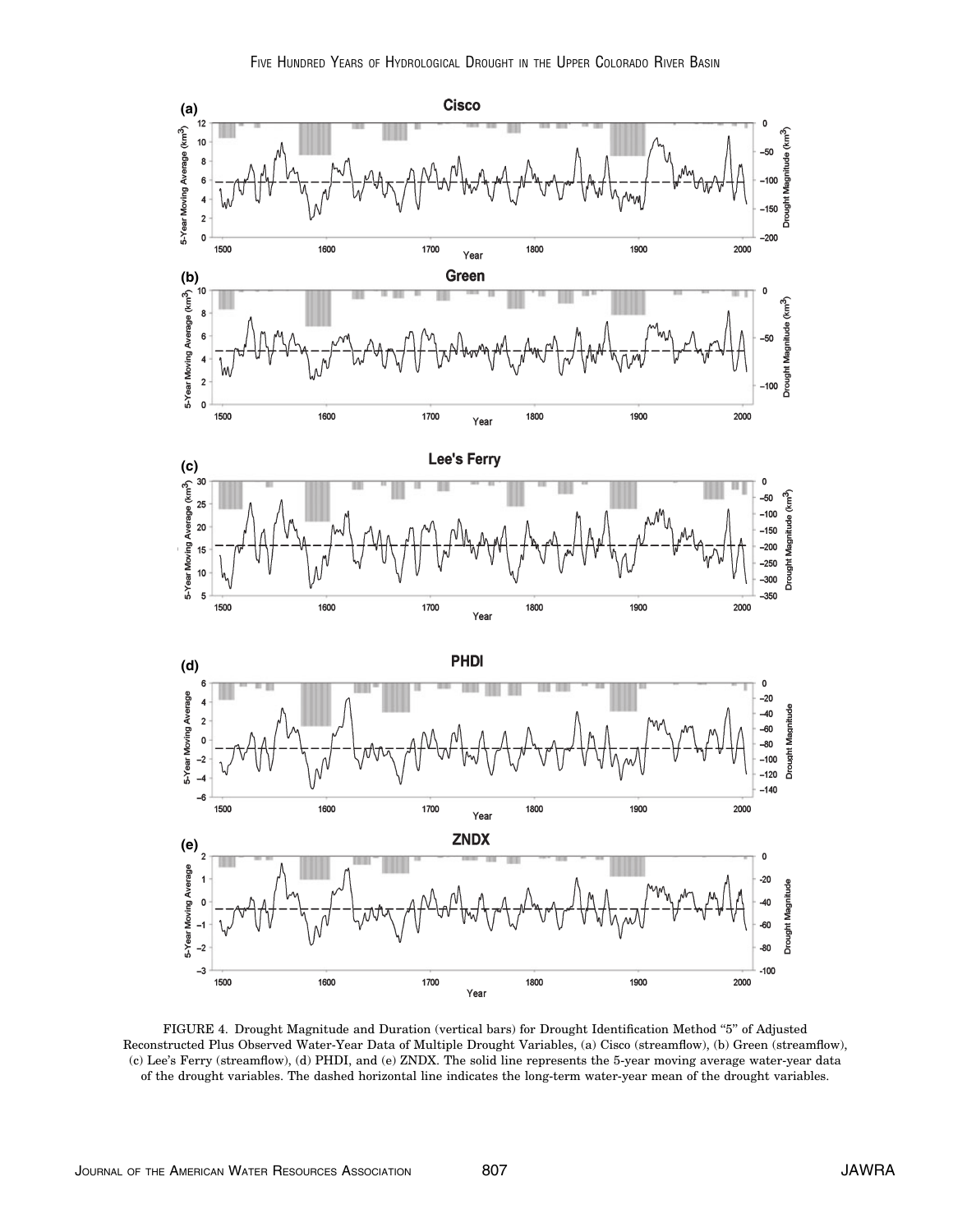

FIGURE 5. Drought Magnitude and Duration (vertical bars) for Drought Identification Method "10" Considering the 10-year Moving Average of Adjusted Reconstructed Plus Observed Water-Year Data of Multiple Drought Variables, (a) Cisco (streamflow), (b) Green (streamflow), (c) Lee's Ferry (streamflow), (d) PHDI, and (e) ZNDX. The solid line represents the 10-year moving average water-year data of the drought variables. The long dashed horizontal line indicates the long-term water-year mean of drought variables. The thin short dash curve indicates the 10-year moving average by Stockton and Jacoby (1976).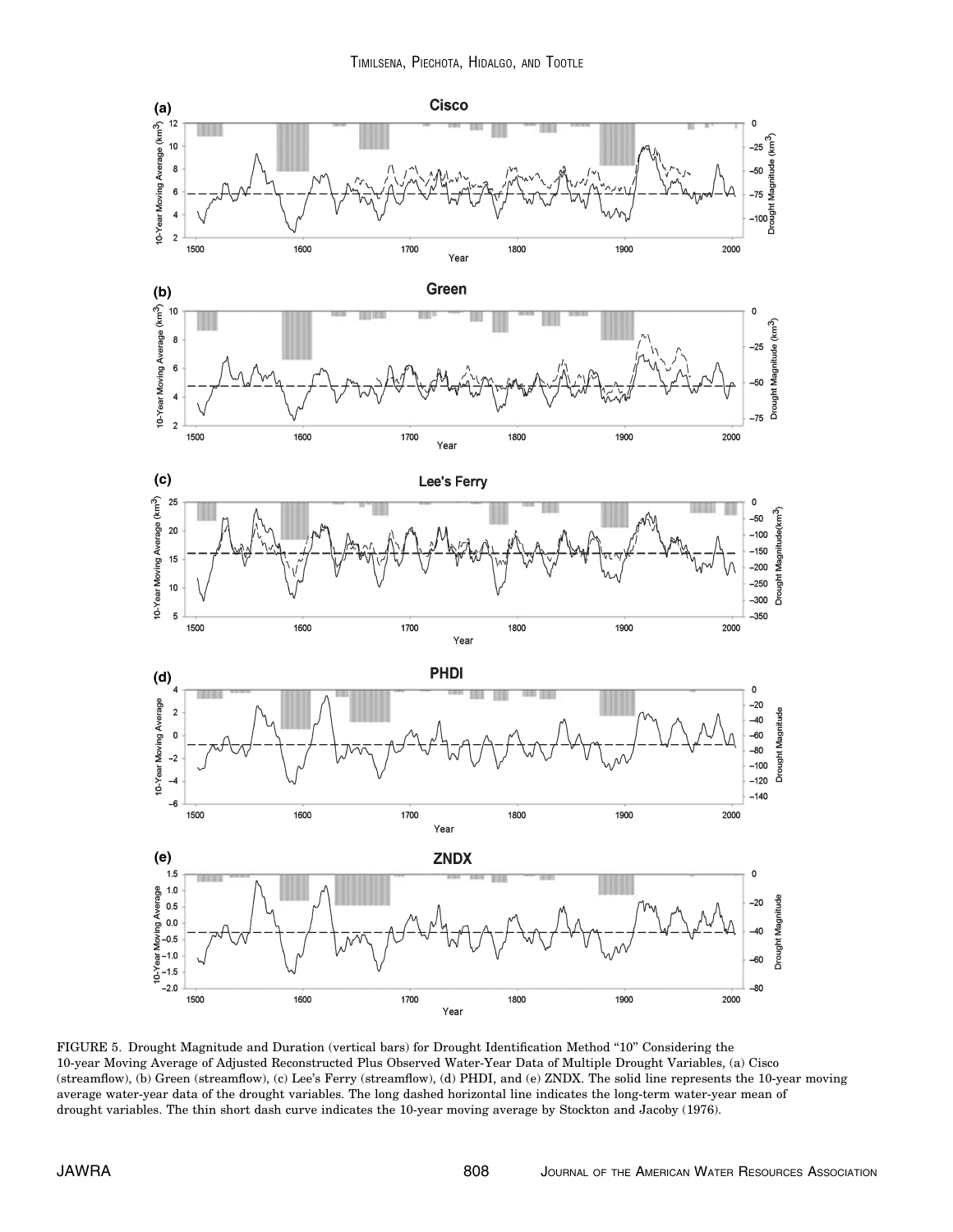| Cisco<br>1773-83<br>1579-95<br>1886-1902<br>1499-1508<br>1661-73<br>1873-1906<br>1574-1604<br>1654-77<br>1497-1512<br>1774-86<br>5<br>10<br>1576-1605<br>1877-1909<br>1653-80<br>1776-90<br>1502-25<br>Green<br>1580-95<br>1499-1508<br>1772-83<br>1664-71<br>1886-94<br>1497-1511<br>1774-90<br>1580-1604<br>1874-1906<br>1823-37<br>5<br>1777-91<br>10<br>1878-1908<br>1502-20<br>1823-39<br>No drought<br>1581-1608<br>Lee's Ferry<br>1579-95<br>1772-83<br>1663-72<br>1886-94<br>1499-1508<br>1580-1603<br>1497-1519<br>1873-98<br>1774-90<br>1963-82<br>5<br>10<br>1580-1605<br>1878-1903<br>1774-91<br>1502-19<br>1665-79<br>PHDI<br>1579-94<br>1662-73<br>1773-83<br>1751-61<br>1499-1507<br>1576-1604<br>1654-80<br>1873-98<br>1497-1511<br>1753-67<br>5<br>10<br>1580-1607<br>1644-81<br>1877-1909<br>1778-91<br>1756-68<br>No drought<br>ZNDX<br>1579-94<br>1658-72<br>1499-08<br>1772-83<br>1623-32<br>1575-1603<br>1873-1906<br>1497-1512<br>5<br>1654-79<br>1626-42 | <b>Current Drought</b><br>Rank |
|----------------------------------------------------------------------------------------------------------------------------------------------------------------------------------------------------------------------------------------------------------------------------------------------------------------------------------------------------------------------------------------------------------------------------------------------------------------------------------------------------------------------------------------------------------------------------------------------------------------------------------------------------------------------------------------------------------------------------------------------------------------------------------------------------------------------------------------------------------------------------------------------------------------------------------------------------------------------------------|--------------------------------|
|                                                                                                                                                                                                                                                                                                                                                                                                                                                                                                                                                                                                                                                                                                                                                                                                                                                                                                                                                                                  | #8 (2000-2004)                 |
|                                                                                                                                                                                                                                                                                                                                                                                                                                                                                                                                                                                                                                                                                                                                                                                                                                                                                                                                                                                  | #12 (2002-2004)                |
|                                                                                                                                                                                                                                                                                                                                                                                                                                                                                                                                                                                                                                                                                                                                                                                                                                                                                                                                                                                  | #9 (2003-2004)                 |
|                                                                                                                                                                                                                                                                                                                                                                                                                                                                                                                                                                                                                                                                                                                                                                                                                                                                                                                                                                                  | #11 (2000-2004)                |
|                                                                                                                                                                                                                                                                                                                                                                                                                                                                                                                                                                                                                                                                                                                                                                                                                                                                                                                                                                                  | #9 (2002-2004)                 |
|                                                                                                                                                                                                                                                                                                                                                                                                                                                                                                                                                                                                                                                                                                                                                                                                                                                                                                                                                                                  |                                |
|                                                                                                                                                                                                                                                                                                                                                                                                                                                                                                                                                                                                                                                                                                                                                                                                                                                                                                                                                                                  | #7 (2000-2004)                 |
|                                                                                                                                                                                                                                                                                                                                                                                                                                                                                                                                                                                                                                                                                                                                                                                                                                                                                                                                                                                  | #7 (2000-2004)                 |
|                                                                                                                                                                                                                                                                                                                                                                                                                                                                                                                                                                                                                                                                                                                                                                                                                                                                                                                                                                                  | #6 (1993-2004)                 |
|                                                                                                                                                                                                                                                                                                                                                                                                                                                                                                                                                                                                                                                                                                                                                                                                                                                                                                                                                                                  | #11 (2000-2004)                |
|                                                                                                                                                                                                                                                                                                                                                                                                                                                                                                                                                                                                                                                                                                                                                                                                                                                                                                                                                                                  | #13 (2002-2004)                |
|                                                                                                                                                                                                                                                                                                                                                                                                                                                                                                                                                                                                                                                                                                                                                                                                                                                                                                                                                                                  |                                |
|                                                                                                                                                                                                                                                                                                                                                                                                                                                                                                                                                                                                                                                                                                                                                                                                                                                                                                                                                                                  | #11 (2000-2004)                |
|                                                                                                                                                                                                                                                                                                                                                                                                                                                                                                                                                                                                                                                                                                                                                                                                                                                                                                                                                                                  | #14 (2002-2004)                |
| 10<br>1630-81<br>1776-90<br>1579-1605<br>1876-1908<br>1502-25                                                                                                                                                                                                                                                                                                                                                                                                                                                                                                                                                                                                                                                                                                                                                                                                                                                                                                                    | #13 (2003-2004)                |

TABLE 3. Drought Ranking Considering the Magnitude of Multiple Drought Variables for the Three Different Drought Identification Methods.

This ranking summary is based on the time series water-year data of adjusted reconstructed plus historical drought variables.

TABLE 4. Drought Ranking Considering the Severity of Multiple Drought Variables for the Three Different Drought Identification Methods.

| Drought<br><b>Indices</b> | <b>Drought Identification</b><br>Method | Rank#1    | Rank $#2$ | Rank $#3$ | Rank $#4$ | Rank $# 5$ | <b>Current Drought</b><br>Rank |
|---------------------------|-----------------------------------------|-----------|-----------|-----------|-----------|------------|--------------------------------|
| Cisco                     |                                         | 1631-1632 | 1515-1516 | 1652-54   | 1845-48   | 1684-88    | #12 (2000-2004)                |
|                           | 5                                       | 2002-2004 | 1685-90   | 1574-1604 | 1873-1906 | 1497-1512  | #1 $(2002 - 2004)$             |
|                           | 10                                      | 2003-2004 | 1576-1605 | 1877-1909 | 1975-78   | 1981-82    | #1 $(2003-2004)$               |
| Green                     |                                         | 1652-54   | 1845-48   | 1684-87   | 1495-97   | 1597-98    | #11 (2000-2004)                |
|                           | 5                                       | 2002-2004 | 1580-1604 | 1497-1511 | 1798-99   | 1774-90    | #1 $(2002 - 2004)$             |
|                           | 10                                      | 1581-1608 | 1878-1908 | 1777-91   | 1502-20   | 1823-39    | No drought                     |
| Lee's Ferry               |                                         | 1845-47   | 1684-87   | 1499-1508 | 2000-2004 | 1963-64    | #4 (2000-2004)                 |
|                           | 5                                       | 2000-2004 | 1580-1603 | 1774-90   | 1663-75   | 1685-90    | #1 $(2000-2004)$               |
|                           | 10                                      | 1580-1605 | 1774-91   | 1993-2004 | 1502-19   | 1878-1903  | #3 (1993-2004)                 |
| PHDI                      |                                         | 1579-94   | 1879-84   | 1684-87   | 1495-97   | 1845-48    | #6 $(2000-2004)$               |
|                           | 5                                       | 2002-2004 | 1576-1604 | 1685-90   | 1497-1511 | 1654-80    | #1 $(2002-2004)$               |
|                           | 10                                      | 1580-1607 | 1644-81   | 1877-1909 | 1778-91   | 1756-68    | No drought                     |
| <b>ZNDX</b>               |                                         | 1845-47   | 1495-97   | 1597-94   | 1822-25   | 1684-88    | #11 (2000-2004)                |
|                           | 5                                       | 2002-2004 | 1575-1603 | 1685-90   | 1497-1512 | 1654-79    | #1 (2002-2004)                 |
|                           | 10                                      | 1579-1605 | 2003-2004 | 1876-1908 | 1630-81   | 1776-90    | #2 $(2003 - 2004)$             |

This ranking summary is based on the time series water-year data of adjusted reconstructed plus historical drought variables.

5, and 10). The ranking of the droughts and position of the current drought in terms of magnitude and severity are presented in Tables 3 and 4, respectively. Following is a summary of the results for each drought identification method.

# Drought Identification Method ''1''

Figure 3 summarizes the droughts identified based on annual water-year data. During the analysis of annual water-year data, Cisco indicated 52 droughts with the highest magnitude of  $47.86 \text{ km}^3$  and lowest of  $0.78 \text{ km}^3$  (Figure 3a). Green indicated 51 droughts with the highest magnitude of  $32.06 \text{ km}^3$  and lowest

of 0.41 km<sup>3</sup> (Figure 3b). Lee's Ferry indicated 52 droughts with the highest and lowest magnitude of  $110.32 \text{ km}^3$  and  $1.34 \text{ km}^3$  (Figure 3c). The PHDI indicated 52 droughts with the highest and lowest magnitude of 49.63 and 0.42 (Figure 3d). The ZNDX indicated 46 droughts with the highest magnitude of 18.43 and 0.48 (Figure 3e).

Considering severity, Cisco yielded the highest severity of  $4.24 \text{ km}^3/\text{year}$  during 1631-32 and lowest of 0.27  $km^3$ /year during 1694-96. Green yielded the highest severity of  $2.78 \text{ km}^3/\text{year}$  during 1652-54 and lowest of  $0.21 \text{ km}^3/\text{year}$  during 1658-59. Lee's Ferry indicated the highest and lowest severity of 8.60 km<sup>3</sup>/year and 0.67 km<sup>3</sup>/year during 1845-47 and 1558-59 respectively. The PHDI indicated the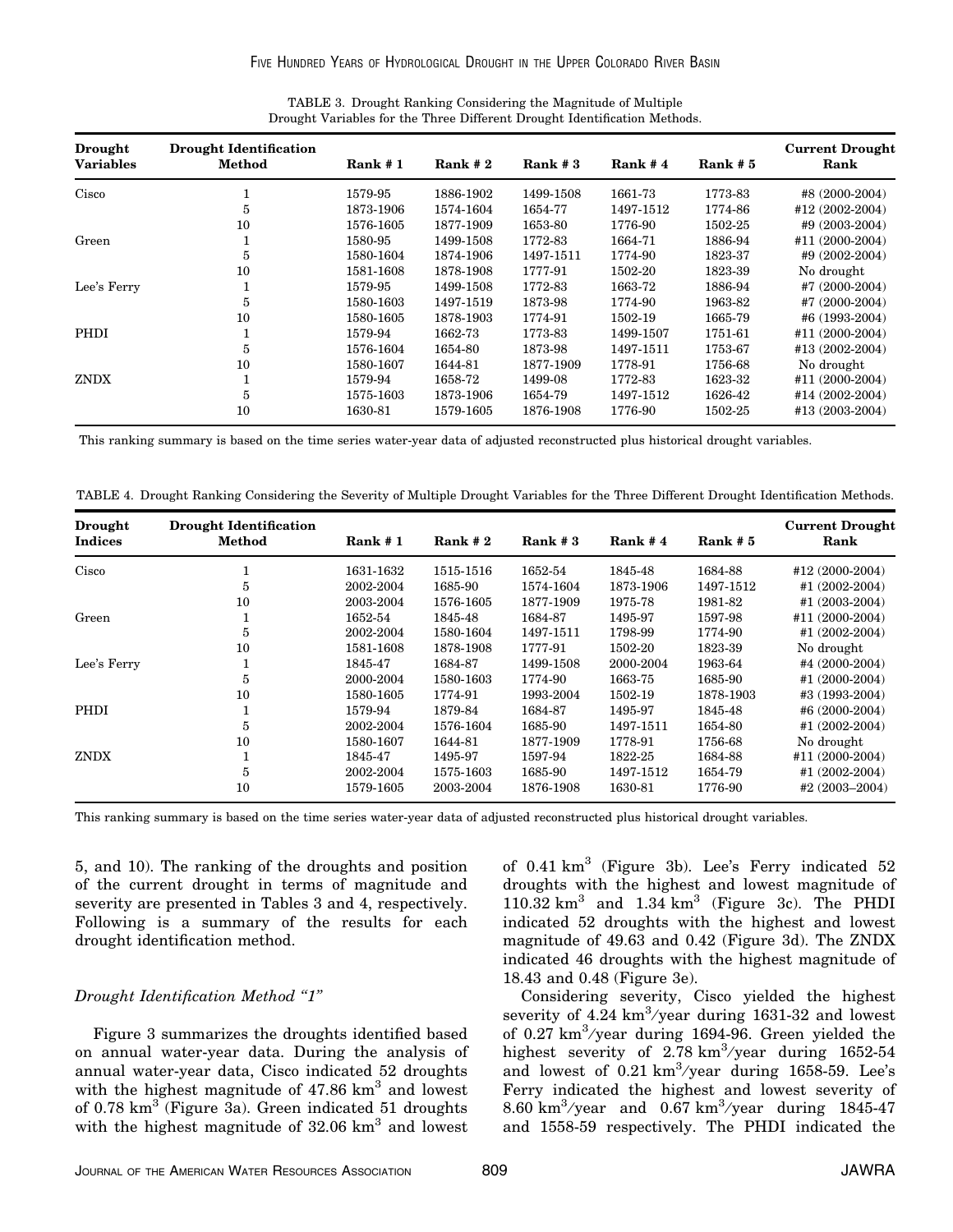highest severity of  $3.1$ /year during 1579-94 and lowest severity of  $0.21$ /year during 1679-80. The ZNDX indicated the highest severity of 1.24 ⁄ year during 1845-47 and lowest severity of 0.16 during 1694-96.

The current drought (2000-04) ranked as the 7th to 11th worst drought considering magnitude for the Cisco, Green, Lee's Ferry, PHDI and ZNDX in the past 500 plus years of record (Figure 3 and Table 3). The largest drought occurred during the late 1500s and this was consistent for all streamflow stations, PHDI and ZNDX. The magnitude of the late 1500s drought was significantly greater than the current drought (3-5 times greater, depending upon the drought variable selected). Similarly, the current drought (2000-04) ranked as the 4th to 12th worst in terms of severity for Cisco, Green, Lee's Ferry, PHDI, and ZNDX (Table 4).

# Drought Identification Method ''5''

Figure 4 summarizes the drought periods identified based on the 5-year moving average and the drought magnitude and severity based on the annual anomalies. For Cisco, 27 droughts of highest magnitude of  $57.57 \text{ km}^3$  and lowest magnitude  $0.30 \text{ km}^3$  (Figure 4a) were identified. The Green indicated 29 droughts with the highest and lowest magnitude of 37.97 and  $0.13 \text{ km}^3$  (Figure 4b). Lee's Ferry indicated 21 droughts with the highest magnitude of  $124.17 \text{ km}^3$  and lowest magnitude of  $2.60 \text{ km}^3$  (Figure 4c). The PHDI index indicated 24 droughts with the highest and lowest magnitude of 56.87 and 0.42 (Figure 4d). Similarly, the ZNDX indicated 26 numbers of droughts with the highest and lowest magnitude of 20.41 and 0.11 (Figure 4e). The current drought (2002-04) ranked 7th to 14th worst drought in terms of magnitude considering all the drought variables. The largest droughts occurred during the late 1500s (Green, Lee's Ferry, PHDI, and ZNDX) and late 1800s (Cisco). The magnitudes of the largest droughts were 2-8 times higher than the current drought depending upon the drought variables (Table 3).

Cisco yielded the highest severity of  $2.90 \text{ km}^3/\text{year}$ during 2002-04 and the lowest of 0.07  $km^3$ /year during 1646-49. Green yielded the highest severity of  $2.37 \text{ km}^3/\text{year}$  during  $2002-04$  and lowest of 0.06  $km^3$ /year during 1801-02. Lee's Ferry indicated the highest and lowest severity of 8.29  $km^3$ /year and  $0.52 \text{ km}^3/\text{year}$  during 2000-04 and 1532-36, respectively. The PHDI indicated the highest severity of 3.28/year during 2002-04 and lowest severity of  $0.14$ /year during 1789-91. The ZNDX indicated the highest severity of 0.88 /year during 2002-04 and lowest severity of 0.05/year during 1789-90. The current drought (2002-04) ranked as the worst in terms of severity for the Cisco, Green, Lee's Ferry, PHDI, and ZNDX in the past 500 years of record (Table 4).

# Drought Identification Method ''10''

Figure 5 summarizes the drought periods identified based on the 10-year moving average and the drought magnitude and severity based on the annual anomalies. In this case, Cisco indicated 16 droughts with the highest magnitude of  $50.48 \text{ km}^3$ and  $2.27 \text{ km}^3$  (Figure 5a). Green indicated 17 droughts with the highest and lowest magnitude of  $33.82$  and  $0.05 \text{ km}^3$  (Figure 5b). Lee's Ferry indicated 16 droughts with the highest and lowest magnitude of  $113.55$  and  $0.56 \text{ km}^3$  (Figure 5c). PHDI indicated 14 droughts with the highest and lowest magnitude of 51.44 and 1.60 (Figure 5d). The ZNDX indicated 16 droughts with the highest and lowest of 21.66 and 0.05 (Figure 5e).

Cisco yielded the highest severity of  $2.57 \text{ km}^3/\text{year}$ during 2003-04 and lowest of 0.19  $km^3$ /year during 1850-67. Green yielded the highest severity of 1.21  $\text{km}^3/\text{year}$  during 1581-1608 and lowest of 0.01 km<sup>3</sup>/year during 1939-43. Lee's Ferry indicated the highest and lowest severity of  $4.37 \text{ km}^3/\text{year}$  and 0.19  $\rm km^3$ /year during 1580-1605 and 1863-65 respectively. The PHDI indicated the highest severity of 1.84 ⁄ year during 1580-1607 and lowest severity of  $0.16$ /year during 1710-19. The ZNDX indicated the highest severity of 0.68/year during 1579-1605 and lowest severity of 0.03 during 1851-52.

The most severe droughts using this procedure did not occur in the past 100 years. The largest droughts in terms of magnitude occurred during the late 1500s (Cisco, Green, Lee's Ferry, and PHDI) and mid 1600s (Palmer Z). The analysis of Green and PHDI did not identify the current drought, but the Cisco, Lee's Ferry, and ZNDX positioned the current drought as the 6th to 13th worst in terms of magnitude and 1st to 3rd in terms of severity in the history of last 500 years (Table 3 and Table 4)

The 10-year moving average of the adjusted reconstructed streamflows; Cisco, Green, and Lee's Ferry were compared with the Stockton and Jacoby (1976) reconstruction (Figures 5a-c). The two reconstructions showed similar variability; however, the long-term means were different. The adjusted reconstructed drought variables of this study confirm that the late 1500s drought was the most severe drought in terms of magnitude for the past 500 years which is also consistent to the streamflow reconstructions by Hidalgo et al. (2000), Stockton and Jacoby (1976) and Stahle et al. (2000).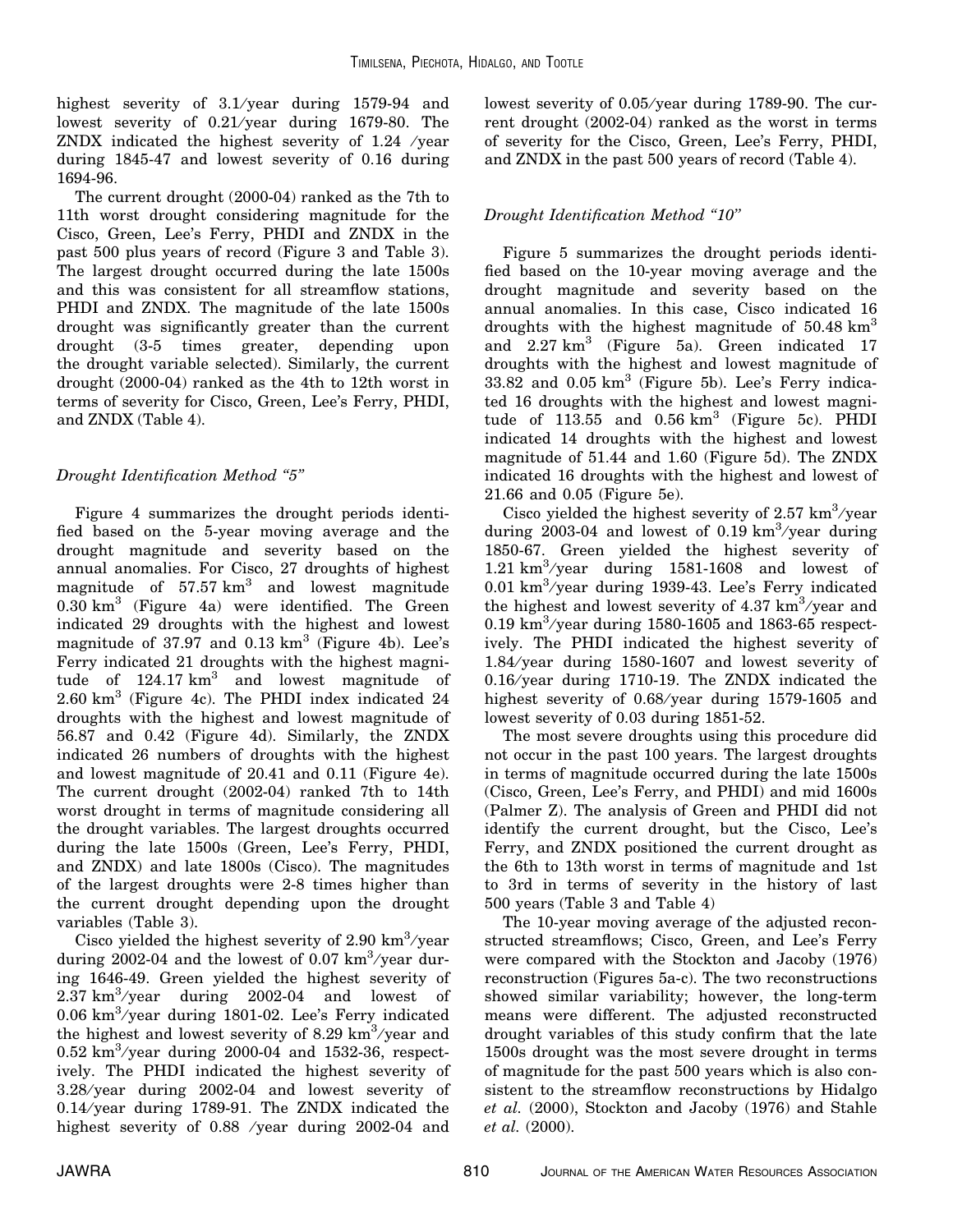| <b>Variables</b> | <b>Drought Identification</b><br>Method | <b>Ranking Approach for Magnitude</b><br>(CASE I) | Renewal Method (Magnitude & Duration)<br>(CASE II) |
|------------------|-----------------------------------------|---------------------------------------------------|----------------------------------------------------|
| Cisco            |                                         | 64                                                | 65                                                 |
|                  | 5                                       | 43                                                | 44                                                 |
|                  | 10                                      | 57                                                | 58                                                 |
| Green            |                                         | 47                                                | 58                                                 |
|                  | 5                                       | 57                                                | 57                                                 |
|                  | 10                                      | No drought                                        | No drought                                         |
| Lee's Ferry      |                                         | 73                                                | 90                                                 |
|                  | 5                                       | 73                                                | 74                                                 |
|                  | 10                                      | 85                                                | 103                                                |
| PHDI             |                                         | 47                                                | 47                                                 |
|                  | 5                                       | 39                                                | 40                                                 |
|                  | 10                                      | No drought                                        | No drought                                         |
| <b>ZNDX</b>      |                                         | 47                                                | 47                                                 |
|                  | 5                                       | 37                                                | 38                                                 |
|                  | 10                                      | 39                                                | 47                                                 |

TABLE 5. Frequency of the Current Drought in the Upper Colorado River Basin Considering Multiple Drought Variables, Different Drought Identification Methods and Different Frequency Methods.

# Drought Frequency Results

The results of the two different approaches, ranking approach and renewal method of frequency analysis, are presented in Table 5. Both the methods yielded similar results ranging from low to high return periods for the current drought. Both approaches provided similar return periods of current drought ranging from 37 to 103 years depending upon the drought variables and method. This is reasonable considering that the frequency analysis was based on the historical plus adjusted reconstructed data of 500 years data.

#### CONCLUSIONS

This study summarizes 500 years of drought in the UCRB and places the current drought (2000-2004) as the worst in the historical record, but other larger droughts have occurred in the reconstructed record. The current drought, combined with increased water supply demand has exacerbated the impacts and has severely stressed the storage at the major reservoirs of the Colorado River – Lake Mead (Hoover Dam) and Lake Powell (Glen Canyon Dam).

The sensitivity of drought ranking and the frequency of the current drought were evaluated considering different procedures of multiple drought variables and different frequency methods for the past 500 years. The results were consistent in most cases for the most severe drought in the record and the ranking of the current drought. The procedure

that uses the 10-year moving average for identifying drought periods (Drought Identification Method ''10'') considerably decreased the number of droughts, but did not change the magnitude significantly in the case of most of the severe droughts. Analysis indicated that the most severe drought in terms of magnitude occurred during the late 1500s for most of the cases of streamflow stations PHDI and ZNDX. It was also concluded that the current drought is the worst in the observed record (1923 to present) and this drought is the 7th to 14th worst in terms of magnitude and 1st to 12th worst in terms of severity in the past 500 years. Frequency analysis indicated that the current drought has a return period of 39-103 years depending on the methods used. If the current drought persists into the future, the current drought ranking and frequency may change depending upon the future magnitude of the drought variables.

#### ACKNOWLEDGMENTS

This research is supported by the U.S. National Science Foundation Award CMS-0239334 and the University of Nevada, Las Vegas, Department of Civil and Environmental Engineering.

#### LITERATURE CITED

- Cook, E.R., D.M. Meko, D.W. Stahle, and M.K. Cleaveland, 1999. Drought Reconstructions for the Continental United States. Journal of Climate, 12:1145-1162.
- CRWUA (Colorado River Water User's Association), 2005. Colorado River Uses, Overview. http://www.crwua.org/colorado\_river/overview.htm. Accessed April 10, 2005.